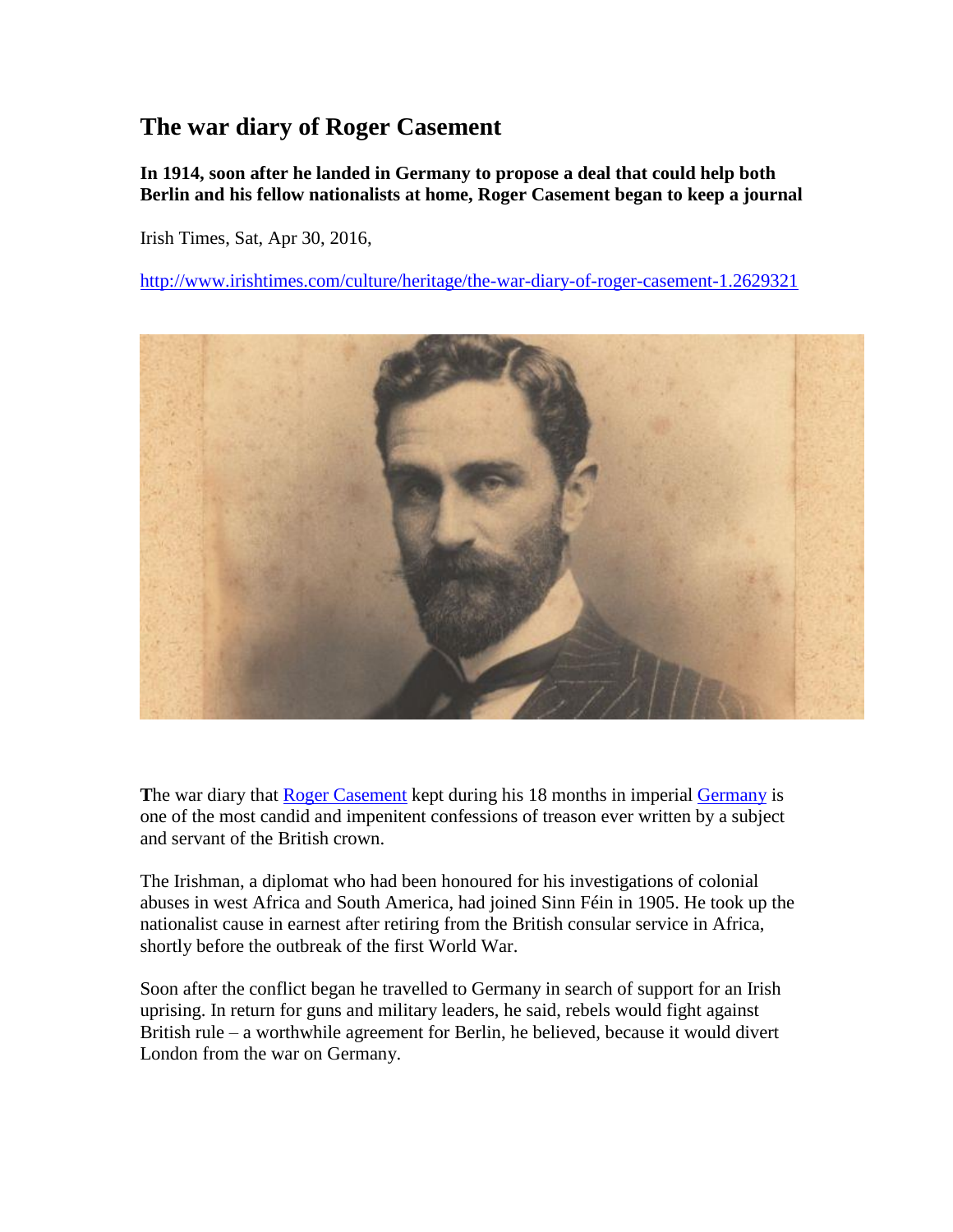In April 1916, after negotiating a deal that would bring arms to nationalists, he boarded a German submarine to return to Ireland, tailing the shipment of guns. Casement was put ashore on [Banna](http://www.irishtimes.com/search/search-7.1213540?tag_location=Banna&article=true) Strand, in Co Kerry – where a State ceremony to remember him was held on Thursday last week, 100 years to the day later – but Britain intercepted and destroyed the arms shipment; it soon captured Casement, too, and took him to London.

He recorded the first entry in his war diary – plotting a critical moment in his path to the scaffold at Pentonville Prison – shortly after he arrived in Berlin in November 1914.

Despite significant silences and interruptions, the diary chronicles a defining moment in the destiny of Irish independence and European diplomatic relations. And Casement quite clearly intended it for public scrutiny. In early April 1916, as he prepared for his departure on board the German U-boat, he left instructions for the safe-keeping and eventual publication of his papers, including this diary, which he considered a vital insight into the logic behind his self-confessed "treason".

# **The diary**

### **Berlin, November 2nd, 1914**

The Foreign Office, No 76, is an old fashioned, white, very plain house of the time of Frederick the Great or earlier. You have to ring at a wooden gateway door, and the door opens. We went upstairs and a servant man took our coats, hats and sticks! So different from the London Foreign Office where I have been so often chez moi! The waiting room we were shown into was a fine salon, well furnished and large, with fine oil paintings of King Frederick Wilhelm III and the old Emperor Wilhelm . . .

Strange thoughts were mine, as I sat on a big sofa in the centre of policy of the German empire. No regrets, no fears – well – yes – some regrets, but no fears. I thought of Ireland, the land I should almost fatally never see again. Only a miracle of victory could ever bring me to her shores. That I did not expect – cannot in truth hope for. But, victory or defeat, it is all for Ireland. And she cannot suffer from what I do. I may, I must suffer – and even those near and dear to me – but my country can only gain from my treason. Whatever comes that must be so.

If I win all it is national resurrection – a free Ireland, a world nation after centuries of slavery. A people lost in the Middle Ages refound and returned to Europe. If I fail – if Germany be defeated – still the blow struck today for Ireland must change the course of British policy towards that country. Things will never be again quite the same. The "Irish Question" will have been lifted from the mire and mud and petty, false strife of British domestic politics into an international atmosphere. That, at least, I shall have achieved. England can never again play with the "Irish Question".

She will have to face the issue once for all. With the clear issue thus raised by me she will have to deal. She must either face a discontented conspiring Ireland – or bind it closer by a grant of far fuller liberties. Coercion she cannot again resume. Laissez-faire must go for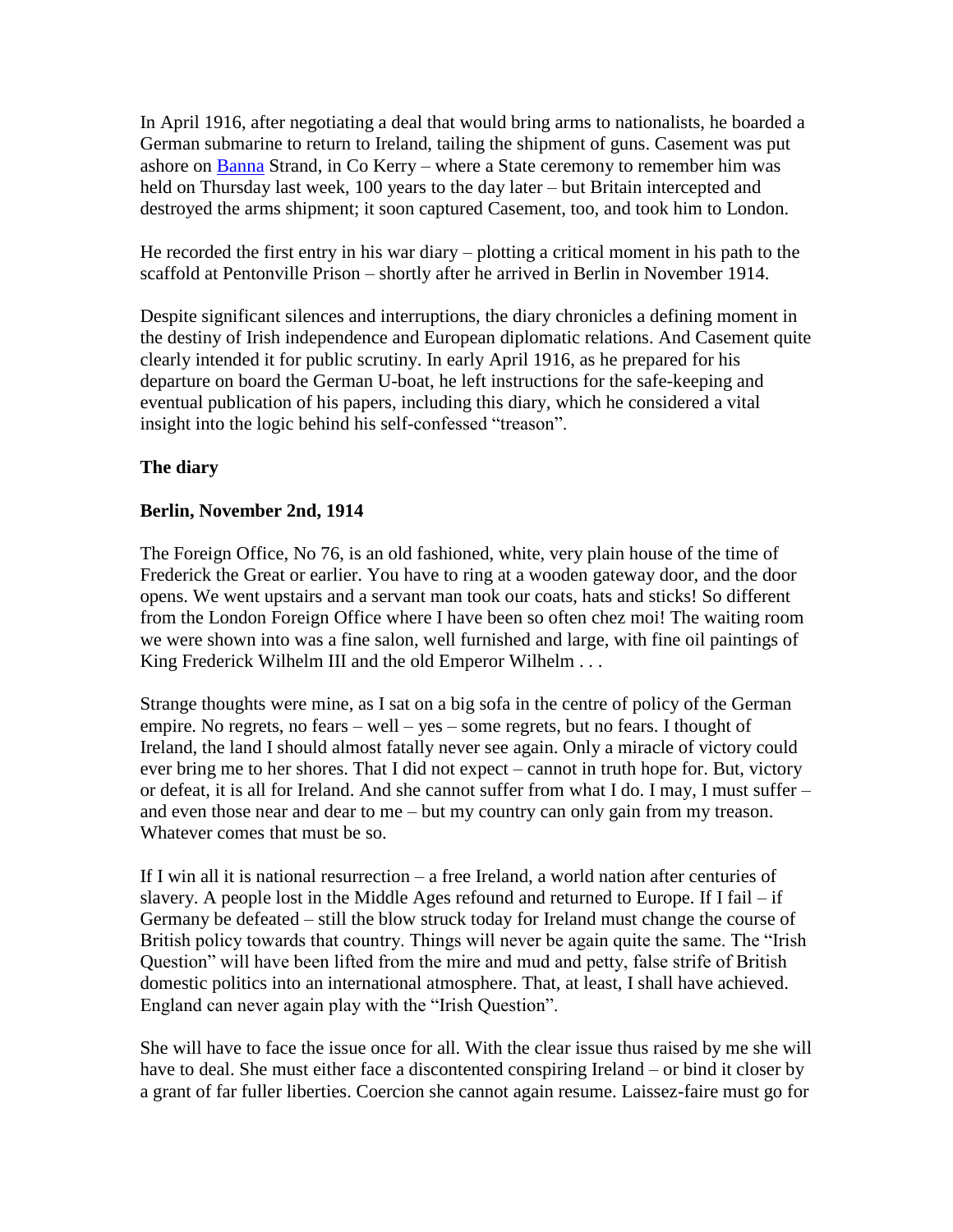ever. "Home Rule" must indeed become home rule – and even if all my hopes are doomed to rank failure abroad, at least I shall have given more to Ireland by one bold deed of open treason than Redmond and Co. after years of talk and spouting treason have gained from England.

England does not mind the "treason" of the orthodox Irish "patriot". She took the true measure of that long ago. She only fears the Irishman who acts; not him who talks.

*Within weeks of arriving in Berlin Casement went to the German headquarters on the Western Front, at Charleville-Mézières. The journey took him through war-torn Belgium. Casement's most important conversation was with Wilhelm von Stumm, a senior figure in the German foreign office.*

### **Thursday, November 19th**

We talked of the Volunteers in Ireland, of Redmond's recruiting dodges; of "Home Rule" and of the prospects of keeping the Irish out of the army. I explained the Irish position to him clearly and closely. He admitted he knew nothing about it – that he had once been in Ireland (on a hunting trip I fancy) but that he knew nothing of the feeling of the people.

I told him of my larger hope – "a dream if you will" – of an independent Ireland emerging from this war and he at once said it would be to Germany's interest to have an independent Ireland. I said "Yes – to the interest of Europe at large."

*On his return journey Casement passed through the town of Andenne, where he was shown the site of an atrocity committed by the advancing German army against the civilian population.*

Sometimes, I must confess, when the present "agony of Belgium" confronts me – and it cannot well be minimised: it is in truth a national agony – I feel that there may be in this awful lesson to the Belgian people a repayment. All that they now suffer, and far more, they, or their king, his government and his officers wreaked on the well nigh defenceless people of the **Congo** basin.

*In early December Casement made his first visit to the camp at Limburg an der Lahn, near Frankfurt, to speak with Irish prisoners of war, whom he hoped to encourage to form an Irish brigade, to take part in the uprising.*

### **Limburg, December 3rd-5th**

I have brought plenty of "literature" for the soldiers – including a lot of copies of the new issue of my pamphlet *Ireland, Germany and the Freedom of the Seas*, which the Berlin FO has printed for me under the title *The Crime against Ireland – and How the War May Right It*" . . .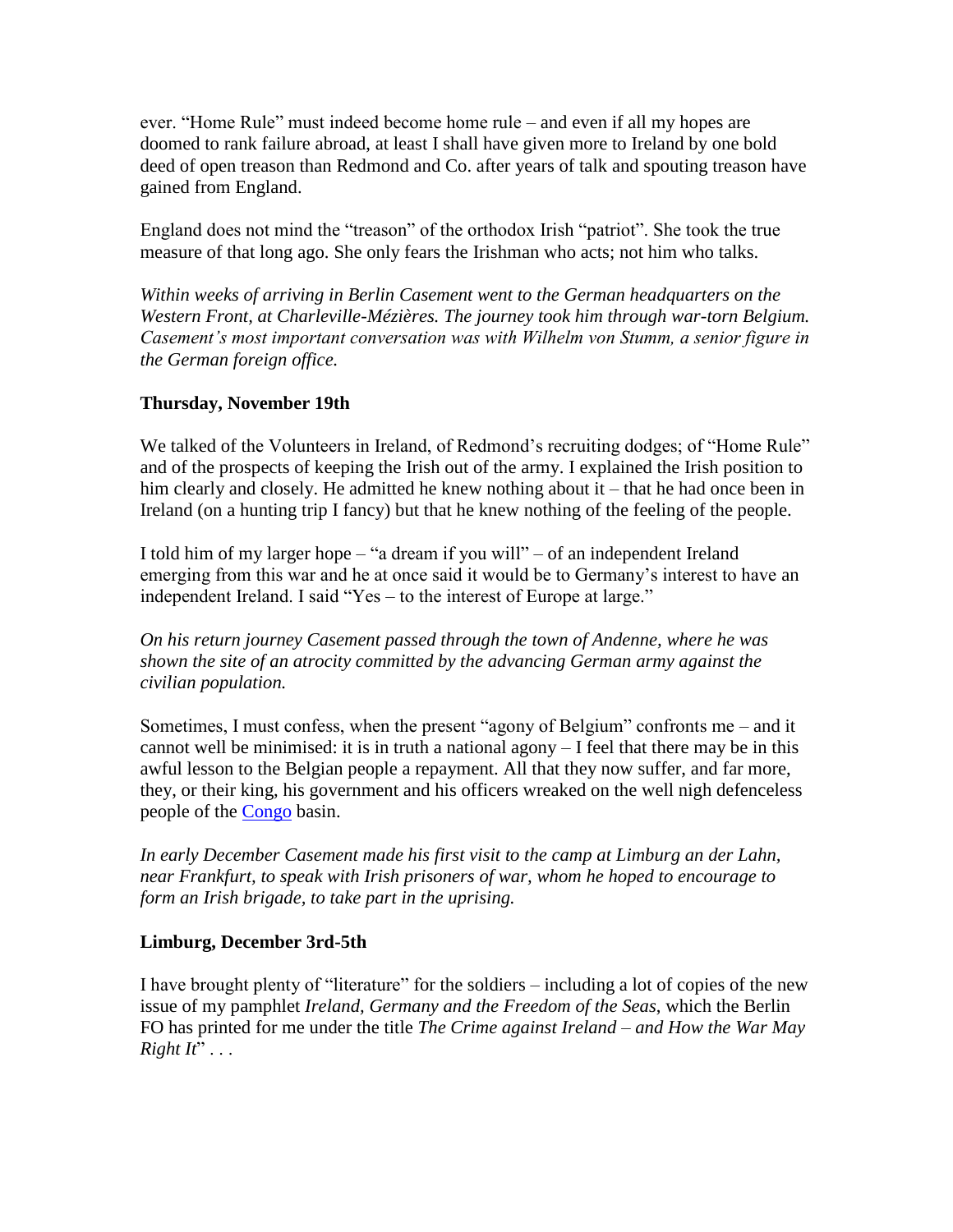I talked to the non-coms for about 10 minutes – told them who I was  $\&$  all about the "Home Rule" fake  $\&$  the Irish in America  $\&$  that I was going to try to get arms  $\&$  men into Ireland to join the Volunteers – but I said "I don't think any of you are brave enough to do what I've done." Some had themselves said they'd "join the Volunteers" or "go to America" when the war is over.

Instead of finding the Irish camp already long since formed on my arrival in Germany, as I had expected and had even been led to expect before leaving New York, no single step had been taken of any kind.

On the contrary I am forced to take a long and exposed journey to the headquarters to say again there what had already been said many times before, before an order is issued to collect the Irish prisoners – and then it is only on the thirty-fourth day after I land in Berlin that I am permitted to set out to see the first batch of men so collected – and only the thirty-fifth day when I see a few of them for the first time. Today it is six weeks since I came to Germany –  $&$  I have seen a few of the men in a makeshift way with no prior preparation of them.

Part of my plan had always been that they should have been got into a receptive frame of mind, by literature, special treatment &c before I came in person on the scene. Then the men's minds would have been already enlightened before I came. Their hearts would have been heated and their imaginations awake. I would have been in their minds as the only Irishman at large in Germany, the open foe of England –  $\&$  when they were told that "Sir R[oger] C[asement] was coming to visit the camp" I would have been sure of a hearty welcome; & anything I had said of treason felony would have met with an instant response.

*After obtaining a guarantee from Berlin that Ireland would be treated well if it was occupied by Germany, Casement began to negotiate terms of a treaty. Over the following weeks he met with several of the most senior figures in the German government, including the chancellor, Theobald von Bethmann Hollweg.*

#### **December 18th, 1914**

Wedel took me round himself to the chancellor's official residence next door to the foreign office. A fine palace. I was received and shown upstairs and sending in my card in a moment I was admitted to a large room where the chancellor, in a grey uniform, was standing up. He advanced to meet me, shook me warmly by the hand, and led me to a chair. We smoked cigarettes. He spoke in French, I in English, by agreement. I did most of the talking and discussed Ireland, the Irish in America and my hopes or "dreams" of a free Ireland. Either now or later – but some day. He agreed that an independent Ireland, if possible of achievement, would be a good thing for Germany and for the freedoms of the seas – and a desirable thing to attempt. I said I was aware, fully aware that today, with the British fleet barring the way and keeping all Ireland in jail, to think of an independent Ireland was "fantastic" and he agreed to that. But I begged him to have an Irish policy for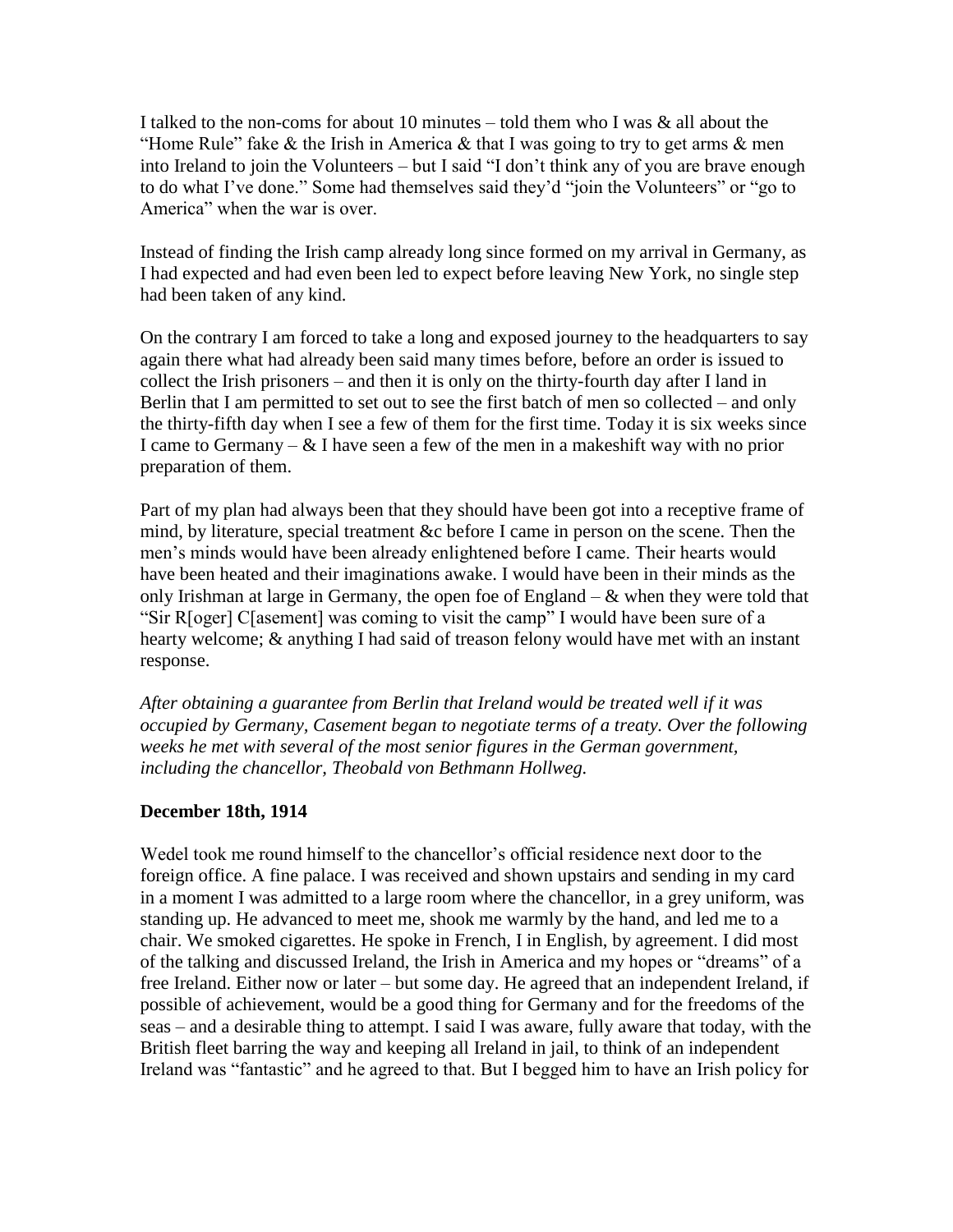Germany in the future – for the next war would be a war for the seas, and then the cause of Ireland would indeed be the cause of Germany.

*By early 1915 Casement's hopes for the Irish brigade had fallen well short of expectations, and he grew increasingly disillusioned and depressed by news from the front and his own isolated predicament. His health was also starting to deteriorate. He temporarily stopped his diary in February 1915. At the start of 1916 Casement was bedridden in a sanatorium in Munich when news reached him through his comrade Robert Monteith, who had been sent by the Irish Republican Brotherhood to train the Brigade, that a rising was planned for Easter. Summoning all his energy, Casement returned to Berlin and resumed his diary on St Patrick's Day.*

### **March 17th, 1916**

I write this beginning of what I feel is a last chapter on Patrick's Day in Berlin this year of war 1916. Last year on Patrick's Day I was also in Berlin, ill in bed, in the house of the Baroness von Nordenflycht.

Even then, hope had gone from me – for I realised then, already, that those I trusted here were little to be trusted and that their only interest in me lay in exploiting me, and the Irish cause, in their own supposed interests. Since then a hundred proofs have accumulated – and yesterday the climax came, and as now but little is left I begin, today, a hurried record of things that must be stated in order that some day the truth may be known.

In three weeks I shall probably be at sea in the maddest and most ill planned enterprise that the history of Irish revolutionary efforts offers. But it is not of my choosing, of my planning, or undertaken with my approval. I go because honour calls me to go – and because to stop it now (even if I could stop it) would involve others and perhaps bring greater grief . . .

I left the GSS [German General Staff] with Monteith at about 12.10 and walked back with him across the Tiergarten by the pond . . . I told Monteith all my fears – but how I saw clearly I had to go. He agreed that I could not stay behind. He also agreed with me that in any case, without a German army corps, any "rising" in Ireland by ourselves alone is hopeless – worse than hopeless.

But to attempt it with this meagre "help" under such conditions is madness and criminal. He agrees to it  $\&$  sees the hopelessness, but feels with me it is our duty to try  $\&$  get the rifles into Ireland. We have no right to stand in the way of that attempt. I explained to him that my only hope in going is to arrive in time to dissuade the leaders at home from the attempt. That if I can only get ashore a little ahead of the rifles I may be able to stop the "rising" and arrange only for the safe delivery of the rifles. If this can be done then  $\alpha$ then only) would the thing prove useful. Otherwise it is an awful danger. Of course the chances are that we shall never get near the shores of Ireland. If it is too "dangerous" for